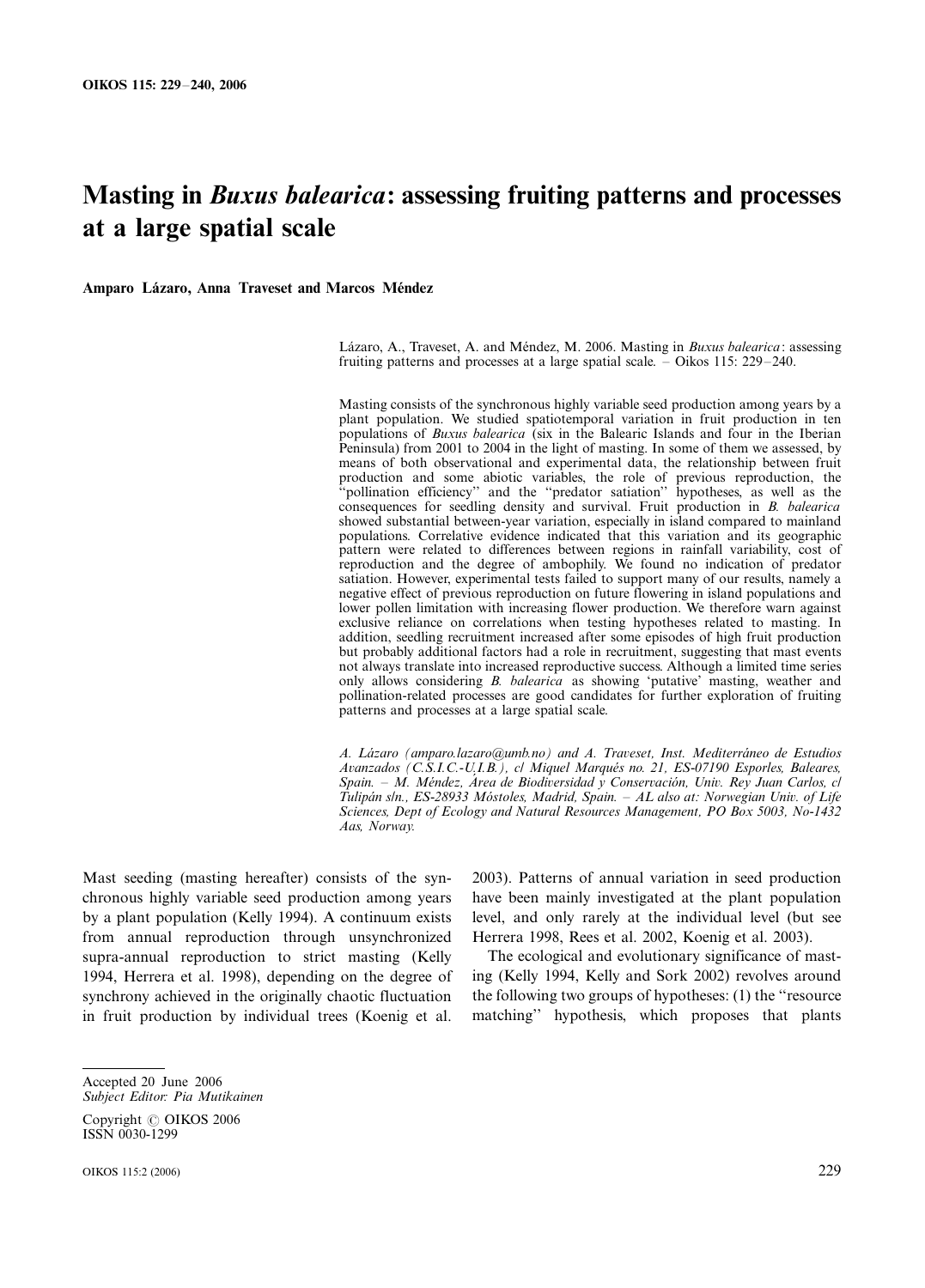allocate more resources to reproduction only under more favourable conditions, i.e. reproductive output passively adjusts to fluctuations in available resources driven by climate, and (2) the ''economy of scale'' argument, which states that larger, occasional reproductive effort is more successful than smaller, regular effort. This second category includes the 'pollination efficiency' (Nilsson and Wästljung 1987, Norton and Kelly 1988, Smith et al. 1990), the ''predator satiation'' (Janzen 1971, Silvertown 1980) and the ''attraction of seed dispersers'' (for those biotically dispersed plants; Ims 1990) hypotheses. The name of each hypothesis refers to the factor considered as responsible for the fitness benefit of mast seeding.

The abovementioned hypotheses are supported to a different extent by empirical data (Kelly and Sork 2002). Two findings are usually considered to support the ''resource matching'' hypothesis: (1) correlations between mast years and previous climatic conditions (Norton and Kelly 1988, Houle 1999, Piovesan and Adams 2001) and (2) negative lag 1 or 2 temporal autocorrelations in seed production, usually interpreted as resource depletion after reproduction (Norton and Kelly 1988, Piovesan and Adams 2001, Kobro et al. 2003). However, both kinds of evidence face problems: the first is also compatible with the role of climate as a synchronizing cue (as required by the ''economy of scale'' hypotheses; see however, Abrahamson and Layne 2003); the second cannot produce by itself synchronization at a population level (Norton and Kelly 1988, Rees et al. 2002).

The ''economy of scale'' arguments are generally accepted to adequately explain mast seeding and have received most empirical and experimental attention. Pollen limitation (Allison 1990), predator satiation (Nilsson 1985, Sork 1993, Tapper 1996, Kobro et al. 2003), or both (Nilsson and Wästljung 1987, Koenig et al. 1994, Shibata et al. 1998, 2002) have been shown to be involved in masting. The ''attraction of seed dispersers'' hypothesis, in contrast, has not received so much attention. Although Herrera et al. (1998) and Kelly and Sork (2002) concluded that masting was comparatively less frequent in species with fleshy fruits, improved dispersal in masting species with scatter hoarded fruits has been demonstrated (Vander Wall 2002).

A possibility not often considered (but see Sullivan and Kelly 2000) is that the underlying causes of masting may differ among populations depending on their ecological context (Kelly et al. 2001). Indeed, both pollen limitation (Burd 1994) and seed predation (Hulme and Benkman 2002) have been shown to vary among populations in several species. Therefore, the strength of the selective advantage of mast seeding could differ among sites, generating differences in masting patterns (Sullivan and Kelly 2000). In fact, differences in masting patterns have been found among sites for several species, e.g. larger inter-annual variability at higher altitudes (Webb and Kelly 1993, Kelly et al. 2000, 2001, Sullivan and Kelly 2000), or latitudinal differences in the amplitude of the reproductive cycle (Koenig and Knops 2000, Kelly and Sork 2002, Satake et al. 2004). Detection of these differences requires studies at a large spatial scale in which not only patterns, but also processes, are studied. For instance, as pollen limitation is considered to be the main force driving masting behaviour in anemophilous species (reviewed by Koenig and Ashley 2003), spatial differences in the masting patterns in wind-pollinated masting species, could be predicted if there are spatial differences in the extent of pollen limitation, or if alternative and effective reproductive modes, such as ambophily (i.e. pollination by both wind and insects), are acting in some regions.

Moreover, masting literature generally lacks experimental evidence to support the observational data and most studies rely exclusively on correlations to proof some hypotheses (especially pollination efficiency) as the cause of selective advantage of such behaviour (Kelly and Sullivan 1997, Shibata et al. 1998, Houle 1999; but see Augspurger 1981). As far as we know, no study has used before pollen limitation indexes after hand-pollination experiments to support the correlative evidence.

Buxus balearica is a Mediterranean ambophilous shrub, currently distributed along fragmented and isolated populations. We assessed the occurrence of masting in this species over a large spatial scale, using six populations from the Balearic Islands and four from the Iberian Peninsula. First, we investigated the variability in fruit production both at individual and population levels, and related the latter to abiotic factors (elevation, mean rainfall and variability in the rainfall). Second, we studied the role of previous reproduction as a proximate cue for flowering and fruiting. Third, we tested the ''pollination efficiency'' and ''predator satiation'' hypotheses in this ballistically dispersed species. And fourth, we evaluated the consequences of mast seeding on seedling density and survival. As long as possible, we added experimental tests of masting processes to the observational evidence and extended the discussion to differences found at a large scale both in patterns and processes underlying masting.

# Material and methods

# Study species

Buxus balearica Lam. (Buxaceae) is an evergreen monoecious shrub (Buxus hereafter) endemic to the Mediterranean Basin that occurs in limestone lands, often on rocks, under subhumid conditions, between sea level and 1000 m (Benedí 1997). It flowers from late February to May, depending on the population. The species is ambophilous and it is also capable of selfing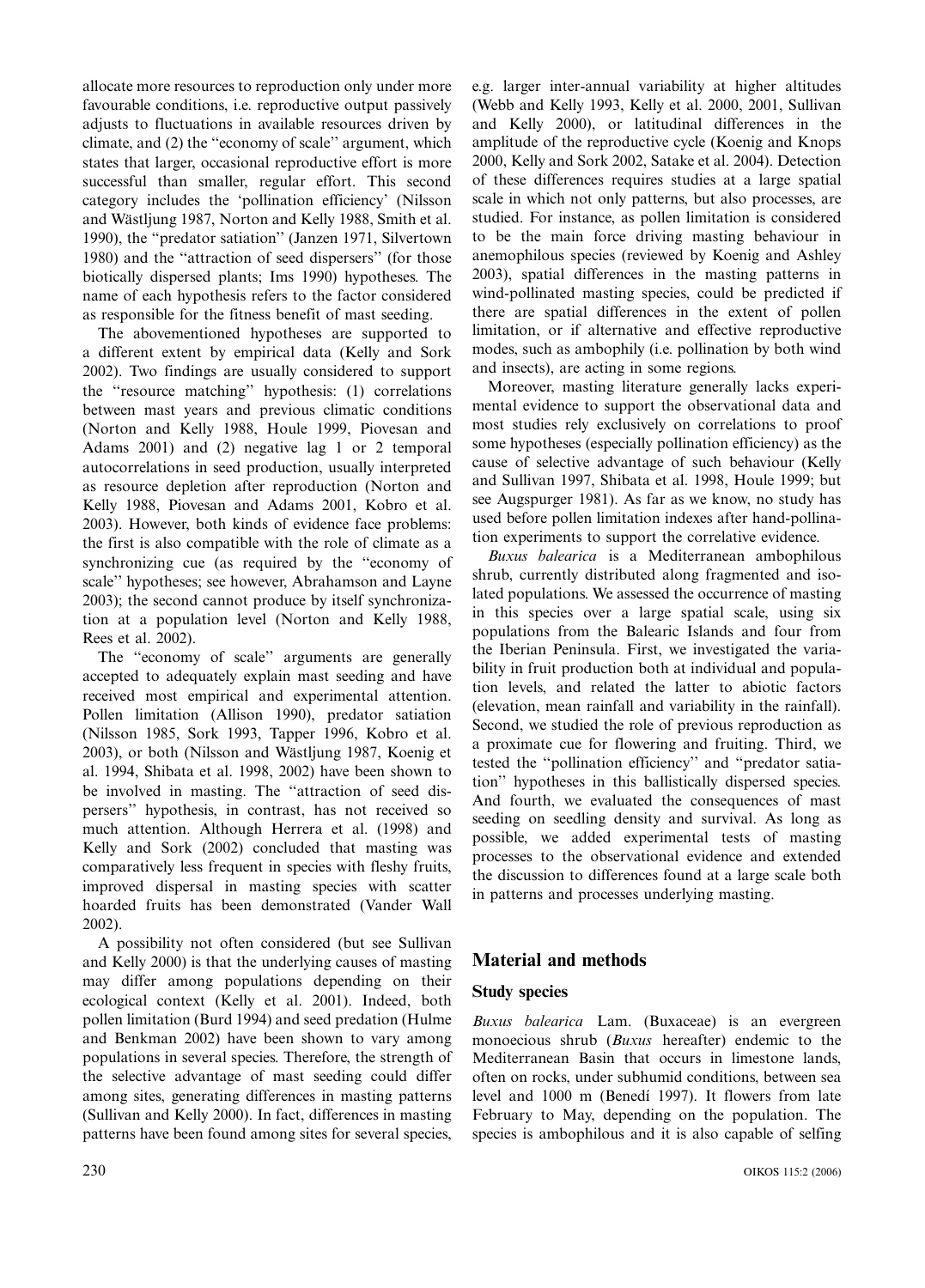(Lázaro and Traveset 2005). It is monoecious and a single individual can produce over 30 000 inflorescences. Each inflorescence contains one female flower surrounded by a variable number (one to six, mainly four) of male flowers; a variable number of male inflorescences can also be found in some individuals (Lázaro 2005). The dehiscent fruits disperse seeds ballistically from June to July and dispersed seeds are removed in a high (mean ca 80%) percentage mainly by generalist rodents and ants (Lázaro 2005). Almost none of them are efficient seed dispersers (Lázaro 2005); therefore, although eventual secondary dispersal is possible, estimates of seed removal can be in fact considered as estimates of seed predation. Seeds germinate in March, usually in low densities and under Buxus plants; most seedlings die during the hot, dry summer (Lázaro 2005). There is no permanent soil seed bank in this species (Lázaro 2005).

### Study areas

The four Iberian Peninsula populations (Fig. 1) were Cerro Gordo, a coastal population close to a creek (Granada province), Frigiliana, located at a wash in Almijara mountains (Málaga province), and two subpopulations (I and II) located at different elevations of Rágol, in a canyon in Gádor mountains (Almería province). In the Balearic Islands, three of the six populations studied in Mallorca, the largest island, are located on the coast: in a hollow (Andratx), in a limestone cliff (Sant Vicenc I), and in a rocky plateau

(Sant Vicenc II), while the other three are found at high elevations within the Serra de Tramuntana, a mountain range extending from northwest to southwest: Lluc occurs in an Aleppo pine forest, while Cúber and Galatzó are found in mountain limestone cliffs. At Sant Vicenc, the two subpopulations considered differed in exposure to seawind (Sant Vicenç I being more protected than Sant Vicenç II). At all ten sites, vegetation was dominated by Mediterranean shrubs. Traits of each population are given in Table 1. Rainfall data (Table 1) were taken from the nearest meteorological stations to the study areas. For the Balearic Islands populations a five-year data series was available, while for the Iberian Peninsula populations a ten-year data series was available.

# Spatio-temporal variation in fruit production and seed set

Fruit production was estimated by counting the number of fruits in a portion (usually 1/4) of the canopy and extrapolating to the whole canopy. We estimated fruit production in all populations from a total of  $15-45$ (depending upon population size) haphazardly chosen individuals. Fruit production was monitored from 2001 to 2004 in Rágol I, Rágol II, Cúber and Galatzó, from 2002 to 2004 in Cerro Gordo, Frigiliana, Andratx, Sant Vicenc I, and Lluc, and from 2003 to 2004 in Sant Vicenc II. All monitored individuals reproduced at least once during the four-year period.



Fig. 1. Map of the western Mediterranean basin where the study populations are located.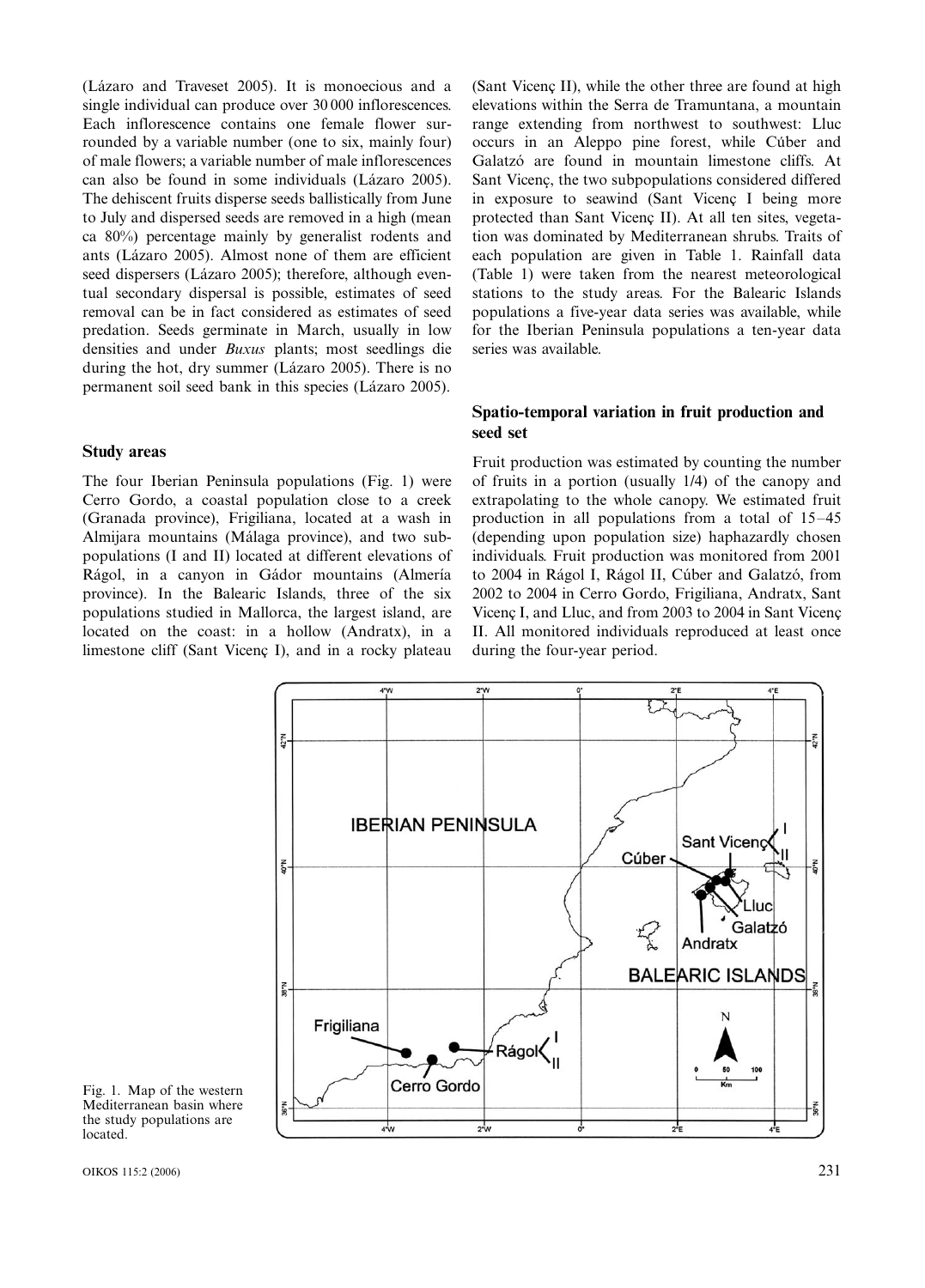Table 1. Environmental characteristics and UTM coordinates of the studied sites (M: mainland; I: island). Rainfall is showed as annual averages (mm) from ten-year (Iberian Peninsula) or five-year data series (Balearic Islands) (meteorological station data).CV<sub>rainfall</sub>: coefficient of variation of annual rainfall. Variables measured and experiments performed in each population are<br>indicated in the last column: F: fecundity; BR: bud removal; PL: pollen limitation; SP: s seedling survival.

| Site           | Region                | UTM       | Elevation (m) | Rainfall | CV <sub>rainfall</sub> | Sampling type |
|----------------|-----------------------|-----------|---------------|----------|------------------------|---------------|
| Cerro Gordo    | Iberian Peninsula (M) | 30SVF3068 | $\Omega$      | 460.52   | 0.341                  | $F-PI$ $-D-S$ |
| Frigiliana     | Iberian Peninsula (M) | 30SVF2170 | 300           | 462.35   | 0.242                  | $F-D-S$       |
| Rágol I        | Iberian Peninsula (M) | 30SWF2792 | 440           | 258.24   | 0.351                  | F-PL-SP-D-S   |
| Rágol II       | Iberian Peninsula (M) | 30SWF2793 | 720           | 328.71   | 0.371                  | $F-SP-D-S$    |
| Andratx        | Balearic Island (I)   | 31SDD4875 |               | 489.65   | 0.448                  | $F-D-S$       |
| Sant Vicenç I  | Balearic Island (I)   | 31SEE0420 | 40            | 318.13   | 0.357                  | $F-BR-PL-D-S$ |
| Sant Vicenç II | Balearic Island (I)   | 31SEE0420 | 60            | 318.13   | 0.357                  | F-BR-D-S      |
| Lluc           | Balearic Island (I)   | 31SDE9106 | 320           | 1253.65  | 0.454                  | F-PL-SP-D-S   |
| Cúber          | Balearic Island (I)   | 31SDE8202 | 660           | 1079.00  | 0.502                  | F-BR-SP-D-S   |
| Galatzó        | Balearic Island (I)   | 31SDD5687 | 900           | 746.05   | 0.359                  | F-PL-SP-D-S   |

A population-level coefficient of variation  $(CV_p)$  hereafter) was computed from the mean and standard deviation (SD/mean) of the overall fruit production obtained for each population and year by adding fruit crops of all monitored plants (only those individuals monitored all study years were included, following Herrera 1998). For each individual plant, we also calculated a coefficient of variation  $(CV<sub>i</sub> hereafter)$ in fruit production across all study years, and obtained afterwards a population mean CV<sub>i</sub>. Mean pairwise correlation coefficients were used to assess the degree of supra-annual synchrony among individuals (Buonaccorsi et al. 2003).

Seed set (seeds/ovules per fruit) was estimated in  $2001-2003$  in six populations (Rágol I, Rágol II, Sant Vicenc I, Lluc, Cúber and Galatzó) and in 2002-2003 in three additional populations (Cerro Gordo, Frigiliana, and Andratx). We randomly collected  $15-30$  fruits from each of  $10-15$  randomly chosen individuals per population, and counted the number of ovules and mature seeds after dissecting them.

# Relationship between abiotic conditions and variability in fruit production

We examined the relationship between our three estimates of variability in fruit production, i.e.  $CV_p$ ,  $\overline{CV}_i$  and synchrony, and the following abiotic variables: elevation, mean rainfall and the variability (CV) in the rainfall.

# Previous reproduction as a proximate cue for flower and fruit production

We assessed the effect of previous reproduction on subsequent fruit production in two ways. First, we related fecundity (flower and fruit production) in 2004 to fecundity in 2003 and to plant size, using path analysis. Flower production was estimated following the same procedure than for fruit production. We

estimated individual size as: volume =  $\frac{2}{3} \pi$  (h × D/2 × d/2), where h is plant height, D is the longest canopy diameter and d is the shortest canopy diameter, all measured to the nearest cm. Second, to indirectly estimate the cost of reproduction at a branch level we carried out a flower bud removal experiment during 2003 and 2004 in three of the Mallorcan populations: Sant Vicenç I, Sant Vicenç II and Cúber. In 2003, two branches bearing similar numbers of flower buds were labelled on 15 individuals per population. All buds from one branch were removed whereas the other intact branch served as control. In spring 2004, we recorded the number of inflorescences and fruits in both control and treated branches.

# Testing the ''pollination efficiency'' and the ''predator satiation'' hypotheses

We tested the ''pollination efficiency'' hypothesis in two ways. First, we analyzed the correlation between mean flower production and fruit production, fruit set (estimated as fruits/flowers per plant), seed set and seed production (fruit production  $\times$  seed set). Second, we studied the relationship between mean flower production and mean pollen limitation at the population level, assessed in an experimental way. Flower production and pollen limitation were estimated during the spring of 2002 and 2003 in five populations: Cerro Gordo and Rágol I in the mainland, and Sant Vicenc I, Lluc and Galatzó in the island. A pollen limitation index was obtained using the formula:  $PL = 1-C/XI$ , where C and XI are percentage of initiated fruits after open pollinations and hand-pollinations, respectively (Lázaro and Traveset, in press).

The ''predator satiation'' hypothesis was tested by quantifying post-dispersal seed removal (an estimate of seed predation) from 2001 to 2003 in five populations (Rágol I, Rágol II, Lluc, Cúber, and Galatzó). In 2002, seed removal could only be studied in Rágol I and Cúber due to the low fruit production in the other populations.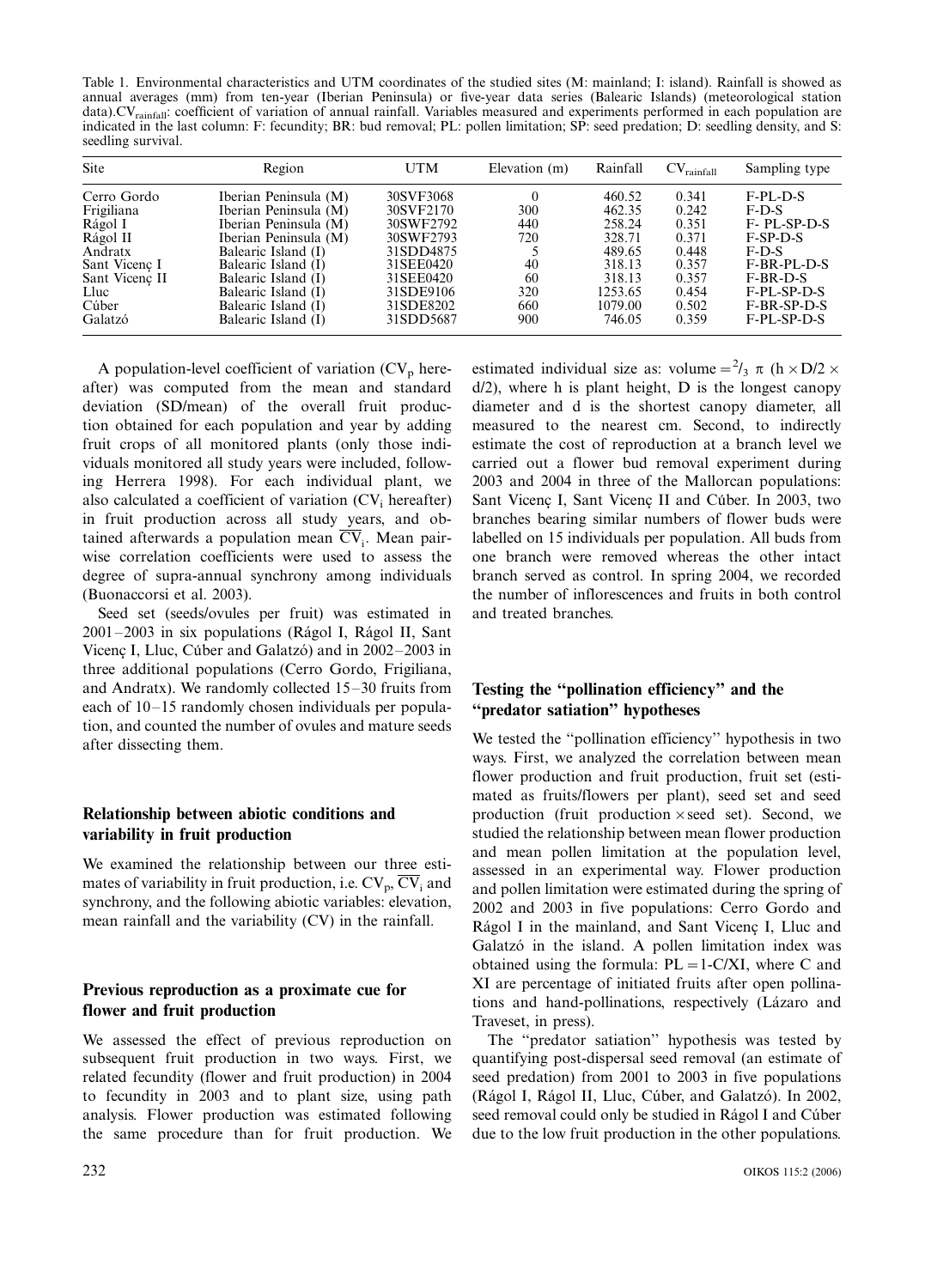We placed a total of 20 trays in each population and year (except when very few or no seeds were produced). Trays consisted of  $15 \times 15$  cm plastic net with 10 seeds each. The experiment was set in June, July and/or August (depending on the phenology of each population), and trays were monitored weekly until all seeds had disappeared or until six weeks went on without seed removal.

#### Variation in seedling density and survival

We recorded the number of seedlings emerging in spring after each reproductive event (2002, 2003 and 2004) in all ten populations. Due to low seedling emergence, we counted every seedling found and divided it by the total area examined in each population to obtain seedling density. In 2004, however, seedling density in Lluc was quite high and thus this year we counted the number of seedlings in a total of 240 plots of  $25 \times 30$  cm. An overall seedling density was obtained by pooling all plots. Seedling survival data for each year and population, taken from Lázaro (2005), were utilised to test the relationship between seed production and seedling survival.

#### Statistical analysis

We used t tests to compare  $CV_i$ ,  $CV_p$  and synchrony between mainland and island populations. We also compared  $\overline{CV}_i$  among populations by means of oneway ANOVA. All comparisons were performed for our  $2002-2004$  (nine populations) time series only, because sample size for our  $2001-2004$  time series (four populations), which clearly overlap with the former, precluded conclusive statistical results.

We used Pearson correlations to determine the relationships between: (1)  $CV_i$ ,  $CV_p$  and synchrony; (2) mean flower production and several estimates of reproductive success: fruit and seed production and fruit and seed set (all populations and years pooled); (3) flower production and the index of pollen limitation; (4) seed predation (seed removal) and fruit production; (5) seedling density and previous seed production, and (6) seedling survival and previous seed production. We examined the relationship between  $CV_p$ ,  $\overline{CV}_i$  and synchrony and elevation, mean rainfall and CV of rainfall using Sperman's correlations.

Separate path analyses for mainland and island populations were performed to study the influence of plant size and number of flowers and fruits in 2003 on the number of flowers and fruits in 2004 (see model in Fig. 3; CALIS proc., SAS). Data were previously normalized with the log transformation.

We used generalized linear models and repeated measures analyses (GLIM; GENMOD Proc., in SAS) to test for differences in the probability of flowering and fruiting and the intensity of flowering depending on previous reproduction (debudding experiment). For these analyses all populations were pooled as the interaction population  $\times$  treatment was not significant. Individual was included as a random factor (subject), and year (within-subject) and debudding treatment were fixed factors in the models. Probability of flowering and fruiting were analyzed using binomial distributions with logit as link functions, whereas a gamma distribution with log as a link function was the best fitting the observed data on the intensity of flowering (whole-model  $deviance = 1.135$ ).

All contrasts obtained in SAS were corrected with the sequential Bonferroni test (Rice 1989). Except otherwise indicated, mean values $\pm$ standard errors are presented.

#### Results

#### Spatio-temporal variation in fruit production

Fruit production and seed set showed a broad variation among years in Buxus, although the extent of that variation differed among populations (Fig. 2).The year 2003 was a high fruiting year in most populations, and at least in island populations the same was true for 2001 (Fig. 2). On the contrary, 2002 and 2004 were low fruiting years in most populations (Fig. 2).

 $CV_p$ ,  $\overline{CV}_i$  and synchrony for each population are shown in Table 2. The relationships between and  $CV_p$ , and between  $\overline{CV}_i$  and synchrony were positive and significant (n = 9, r = 0.914, P = 0.00006 and n = 9,  $r = 0.827$ ,  $P = 0.006$ , respectively). We did not find a significant relationship between  $CV_p$  and synchrony  $(n=9, r=0.539, P=0.134).$ 

 $CV<sub>p</sub>$  was greater in island than in mainland populations  $(1.715 \pm 0.054 \text{ vs } 1.115 \pm 0.115; t_7 = -5.079,$  $P = 0.0014$ ; Table 2).  $CV_i$  was statistically similar for mainland and island  $(t_7 = -1.494, P = 0.179)$ , although it differed among populations ( $F_{8,134} = 5.48$ ,  $P < 0.0001$ ).  $\overline{CV}_i$  showed basically the same pattern as  $CV_p$ , except for Galatzó where a huge crop in 2001 was followed by small crops in  $2002-2004$  (Table 2, Fig. 2). Mainland populations tended to be less synchronous than island ones  $(0.574 \pm 0.081$  vs  $0.805 \pm 0.087)$ , although such differences were only marginally significant  $(t_7 = -1.905,$  $P = 0.09$ ). Andratx and Lluc showed the highest levels of synchrony and Frigiliana the lowest (Table 2).

### Relationship between abiotic conditions and variability in fruit production

 $CV_p$ ,  $\overline{CV}_i$  or synchrony were not correlated with elevation  $(n=9, r_s=0.433, P=0.244, n=9, r_s=0.033,$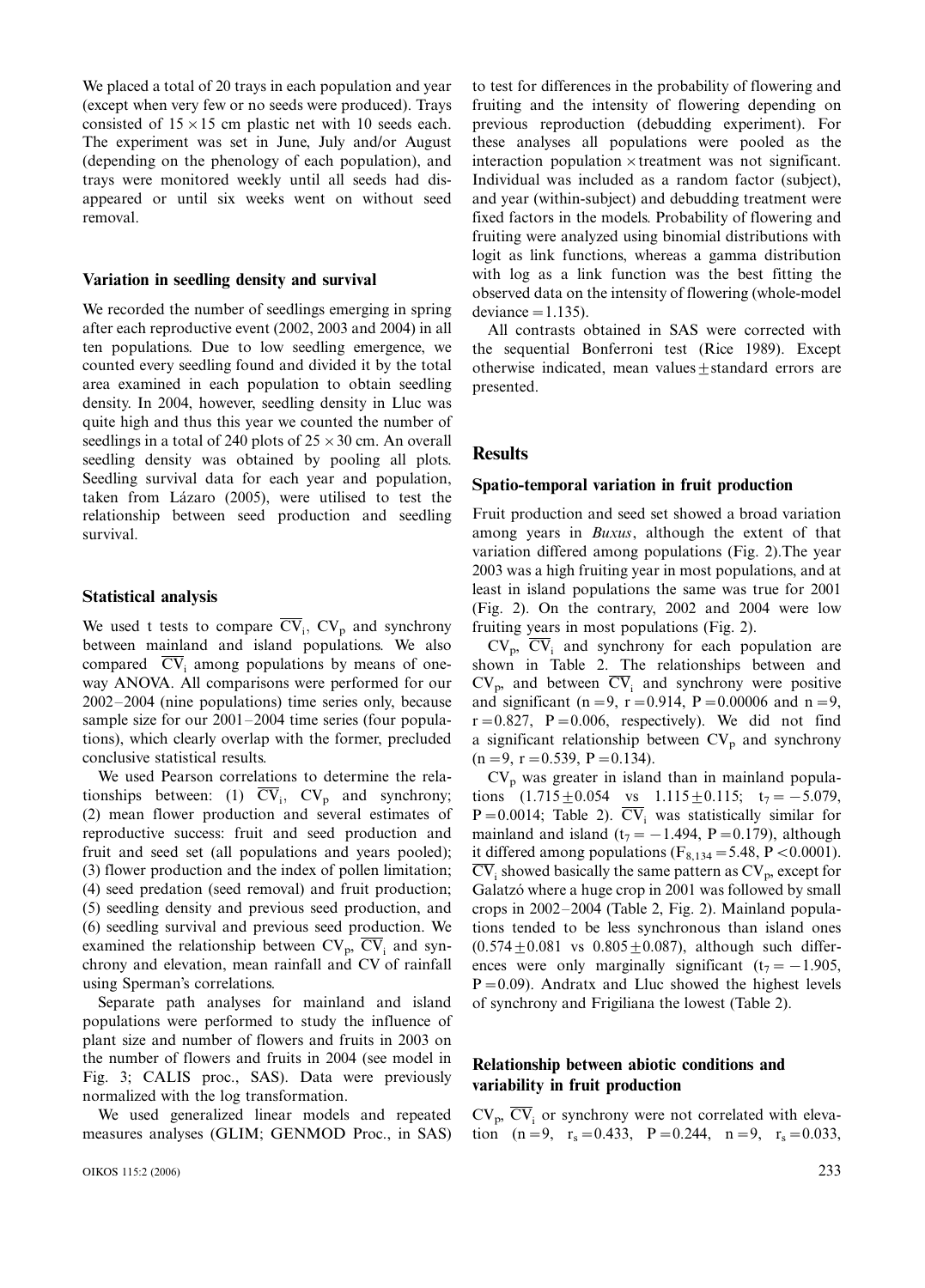

Fig. 2. Mean fruit production and mean seed set (seeds/ovules per fruit)  $\pm$ SE for each year in each population (all individuals pooled per population;  $n = 7-30$ . To improve clarity, some symbols have been slightly shifted.

 $P = 0.932$ , and  $n = 9$ ,  $r_s = 0.183$ ,  $P = 0.636$  respectively) or mean rainfall  $(n=9, r_s=0.583, P=0.099, n=9,$  $r_s = 0.433$ ,  $P = 0.244$  and  $n = 9$ ,  $r_s = 0.433$ ,  $P = 0.244$ respectively). However, there was a marginally significant relationship between  $CV_p$  and the variability in the

rainfall  $(n=9, r_s=0.600, P=0.088)$ , and significantly positive relationships between the variability in the rainfall and  $CV_i$  (n = 9, r<sub>s</sub> = 0.733, P = 0.025) and between the variability in the rainfall and synchrony  $(n=9, r_s=0.867, P=0.002).$ 

Table 2. Annual variability in fruit production in the studied populations. (A) 2002-2004 time series; (B) 2001-2004 time series. n: number of individuals. CV<sub>p</sub>: coefficient of variation at population level. CV<sub>i</sub>: average coefficient of variation at individual level ( $\pm$ SE). Means with different letters indicate significant differences among populations. Synchrony: mean  $(1)$  SE) pairwise correlation coefficients (r), used to measure among individuals synchrony in fruit production over years.

| Site                                                                                                                                          | n                                           | $CV_p$                                                               | CV <sub>i</sub>                                                                                                                                                         | Synchrony                                                                                                                                            |  |
|-----------------------------------------------------------------------------------------------------------------------------------------------|---------------------------------------------|----------------------------------------------------------------------|-------------------------------------------------------------------------------------------------------------------------------------------------------------------------|------------------------------------------------------------------------------------------------------------------------------------------------------|--|
| (A)<br>Cerro Gordo (M)<br>Frigiliana (M)<br>Rágol I (M)<br>Rágol II $(M)$<br>Andratx (I)<br>Sant Vicenc I (I)<br>$Lluc$ (I)<br>$C$ úber $(I)$ | 8<br>21<br>30<br>12<br>22<br>10<br>10<br>23 | 0.854<br>1.201<br>1.019<br>1.387<br>1.614<br>1.704<br>1.727<br>1.623 | $1.095 + 0.164$ a<br>$1.326 + 0.084$ a<br>$1.282 + 0.052$ a<br>$1.453 + 0.112$ a<br>$1.504 + 0.060$ bc<br>$1.520 + 0.117$ abc<br>$1.682 + 0.041$ c<br>$1.657 + 0.029$ c | $0.426 + 0.179$<br>$0.460 + 0.141$<br>$0.639 + 0.090$<br>$0.771 + 0.103$<br>$0.942 + 0.026$<br>$0.624 + 0.217$<br>$0.998 + 0.002$<br>$0.890 + 0.073$ |  |
| Galatzó (I)                                                                                                                                   | 11                                          | 1.911                                                                | $1.098 + 0.104$ ab                                                                                                                                                      | $0.571 + 0.128$                                                                                                                                      |  |
| (B)<br>Rágol I (M)<br>Rágol II $(M)$<br>Cúber(I)<br>Galatzó (I)                                                                               | 16<br>12<br>22<br>11                        | 1.029<br>1.317<br>1.107<br>1.912                                     | $1.205 + 0.082$<br>$1.345 + 0.070$<br>$1.342 + 0.065$<br>$1.729 + 0.138$                                                                                                | $0.588 + 0.106$<br>$0.897 + 0.028$<br>$0.679 \pm 0.072$<br>$0.676 + 0.166$                                                                           |  |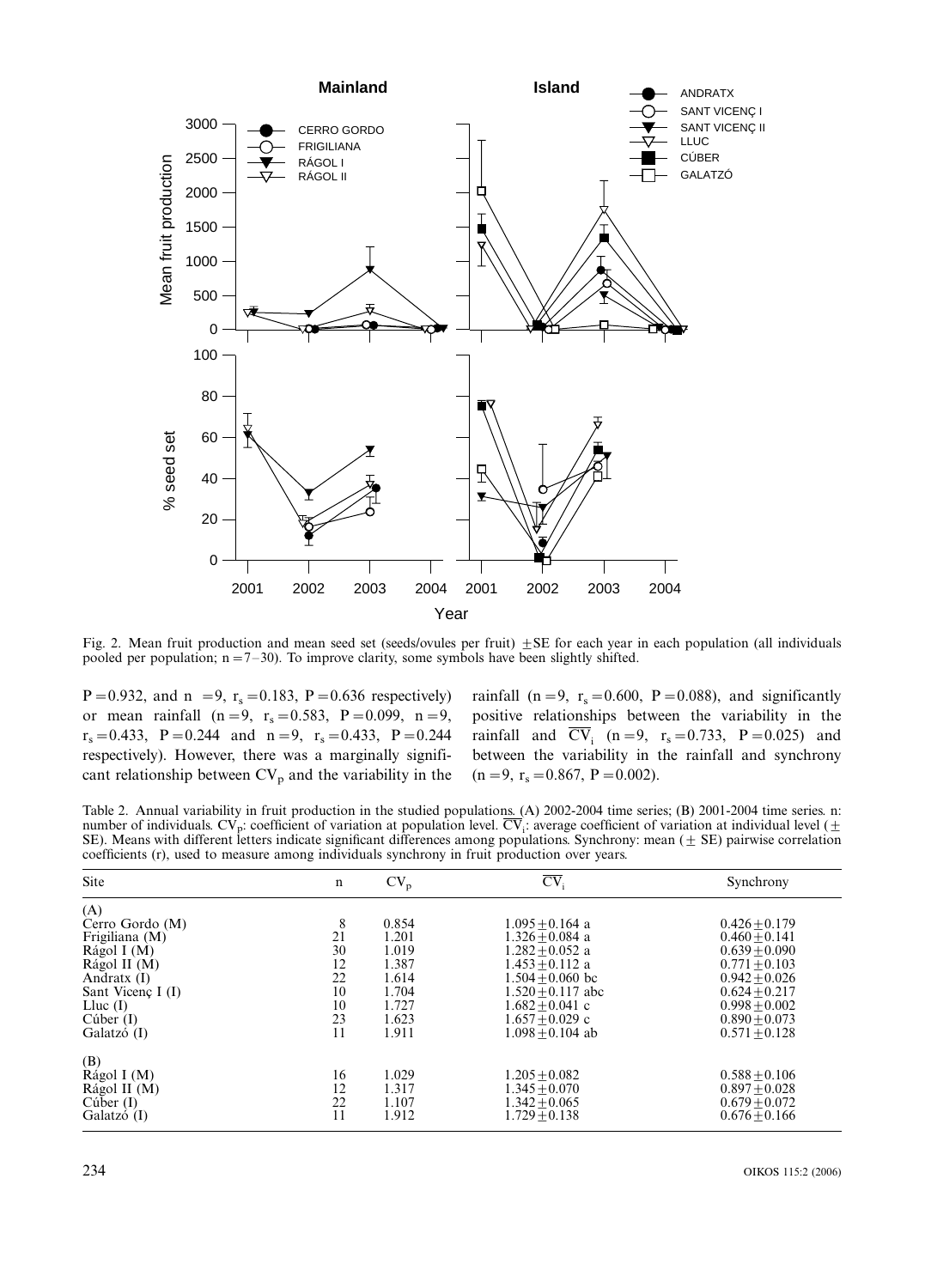### Previous reproduction as a proximate cue for flower and fruit production

Goodness of fit of the path analysis model was high both for island and mainland populations (GFI: 0.913, NFI: 0.876;  $\chi^2 = 29.04$ , df = 3, P < 0.0001; and GFI: 0.873, NFI: 0.849;  $\chi^2 = 47.04$ , df = 3, P < 0.0001, respectively). Partial coefficients and their significance are shown in Fig. 3. In both regions, a positive path joined plant size, flower and fruit production in 2003 (high-fruiting year). In 2004 (low-fruiting year), however, plant size did not influence flower production, although flower and fruit production were positively influenced by flower and fruit production in the previous year. In addition, two negative paths appeared in the island populations, one joining fruit production in 2003 with flower production the following year and the other joining flower and fruit production in 2004.

Regarding the flower bud removal experiment, only 32% of control and 41% of debbuded branches produced at least one inflorescence in the following year. Although the percentage of flowering branches differed among populations (Sant Vicenc II: 50%, Sant Vicenc I: 13%, Cu´ber: 36%; Table 3A), bud removal did not affect the percentage of flowering branches in any of them (Table 3A). The number of inflorescences per branch did not vary between treatments or among populations and there was no interaction between the two factors (Table 3B).

Fruit production in the marked branches was large enough (29% of branches) to test the effect of previous reproduction on the percentage of fruiting branches only at Sant Vicenç II. The percentage of fruiting branches was not affected by bud removal in the previous year (Table 3C).

# Testing the ''pollination efficiency'' and the ''predator satiation'' hypotheses

As expected from the pollination efficiency hypothesis, higher flower production was positively associated to several estimates of reproductive success, such as fruit production (all populations and years pooled:  $n = 20$ ,  $r = 0.678$ , P < 0.00001), fruit set (n = 20, r = 0.780, P < 0.0001; Fig. 4A), seed set  $(n=10, r=0.700, P=0.024;$ Fig. 4A), and seed production  $(n=10, r=0.784,$  $P = 0.007$ ). However we found no relationship between mean flower production and the pollen limitation index  $(n=9, r=-0.02, P=0.958)$ . Pollen limitation did not differ between regions (ANCOVA: results not shown).

Mean fruit production was not associated to seed removal (all populations and years pooled:  $n = 12$ ,  $r = 0.374$ ,  $P = 0.231$ ; Fig. 4B). We did not find differences in seed removal between regions (ANCOVA: results not shown).

### Variation in seedling density and survival

Correlation between total seed production and seedling density was positive and significant when pooling all populations and years  $(n = 25, r = 0.449, P = 0.024)$ , and when considering only the data from 2004  $(n=9, r=0.748, P=0.020)$ . However, the correlation was not significant for the 2002 or 2003 data ( $P \gg 0.05$ ; Table 4).

There was no relationship between total seed production and seedling survival after the first summer either pooling all populations and years  $(n=21, r=-0.189,$  $P = 0.410$ ), or considering years separately (all  $P \gg 0.05$ ; Table 4).



Fig. 3. Results of the path analysis showing the relationships between flower and fruit production in 2003 and 2004. Continuous and discontinuous lines represent positive and negative coefficients, respectively. Line thickness indicates the strength of the correlation between variables. Plant size: individual plant size; FLO: number of inflorescences (1-in 2003; 2-in 2004); FRU: number of fruits (1-in 2003; 2-in 2004).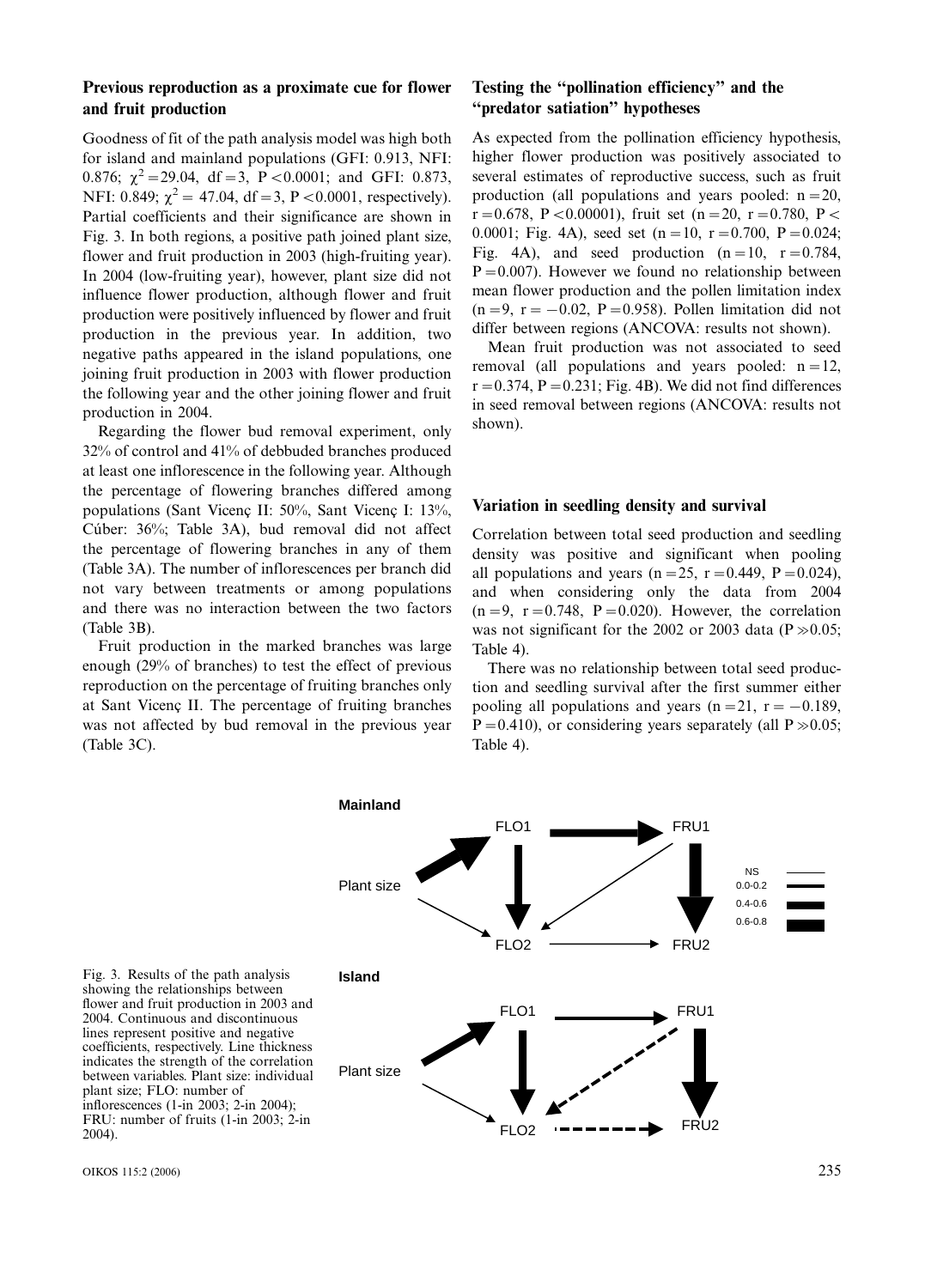Table 3. Results of the Generalized Linear Models for the bud removal experiment.

| Variable/effect                      | Coefficient  | SE    | Z       | P     | Deviance $\chi^2$ | change P |
|--------------------------------------|--------------|-------|---------|-------|-------------------|----------|
| (A) Percentage of flowering branches |              |       |         |       |                   |          |
| Treatment                            |              |       |         |       | 0.68              | 0.410    |
| control                              | $-0.486$     | 0.840 | $-0.58$ | 0.563 |                   |          |
| bud removal                          | $\theta$     |       |         |       |                   |          |
| Population                           |              |       |         |       | 8.06              | 0.018    |
| Cúber                                | $-1.584$     | 0.932 | $-1.70$ | 0.089 |                   |          |
| Sant Vicenç II                       | $-2.788$     | 0.963 | $-2.90$ | 0.004 |                   |          |
| Sant Vicenç I                        | $\theta$     |       |         |       |                   |          |
| Treatment x population               |              |       |         |       | 1.61              | 0.447    |
| (B) Intensity of flowering           |              |       |         |       |                   |          |
| Treatment                            |              |       |         |       | 0.61              | 0.435    |
| control                              | $-0.072$     | 1.507 | 0.00    | 0.962 |                   |          |
| bud removal                          | $\mathbf{0}$ |       |         |       |                   |          |
| Population                           |              |       |         |       | 1.49              | 0.475    |
| Cúber                                | $-1.602$     | 1.230 | 1.70    | 0.193 |                   |          |
| Sant Vicenç II                       | $-0.862$     | 1.151 | 0.56    | 0.454 |                   |          |
| Sant Vicenç I                        | $\theta$     |       |         |       |                   |          |
| Treatment x population               |              |       |         |       | 1.21              | 0.545    |
| (C) Percentage of fruiting branches  |              |       |         |       |                   |          |
| Treatment                            |              |       |         |       | 0.66              | 0.418    |
| control                              | $-0.693$     | 0.874 | $-0.79$ | 0.428 |                   |          |
| bud removal                          | $\theta$     |       |         |       |                   |          |
|                                      |              |       |         |       |                   |          |



Mean fruit production

Fig. 4. Tests of the ''scale economy'' hypotheses. (A) 'Pollination efficiency' hypothesis: relationship between flower production and fruit set and between flower production and seed set (all populations and years pooled). (B) ''Predator satiation'' hypothesis: relationship between fruit production and mean seed removal (all populations and years pooled).

# **Discussion**

#### Spatio-temporal variation in fruit production

Both fruit production and seed set in Buxus were variable across years and spatially synchronized. Population variability in fruit production was more strongly correlated with individual variability than with synchrony, as also has been reported for other species (Herrera 1998, Koenig et al. 2003). In addition, individuals in the populations with larger inter-annual variability in fruit production tended to be more synchronized than those in populations with low inter-annual variability. Such relationship was also found by Koenig et al. (2003), but not by Herrera (1998). These mixed results are not surprising because selection can act separately on each variable (e.g. a more efficient wind-pollination may select for synchrony but not necessarily for greater variability), and because the combination of both variables (i.e.  $CV_i$  and synchrony) may affect population variability (Koenig et al. 2003).

Island populations of Buxus tended to be more synchronous and showed greater variation in fecundity across years than mainland populations, as reflected by  $CV_p$  (Table 2).  $CV_p$  for the island fell within the tail of the CV frequency distribution of annual seed output for the 144 species reviewed in Herrera et al. (1998). However, although the ranges of  $CV_p$ ,  $\overline{CV}_i$  and synchrony fitted well within the ones reported for ''normal'' masting species (Herrera et al. 1998, Koenig et al. 2003), our short time series only allows to rate Buxus as showing ''putative'' masting. According to Kelly (1994) reproduction is variable in 'putative' masting species, but resource matching cannot be ruled out and evidence for a selective advantage of masting is lacking. In the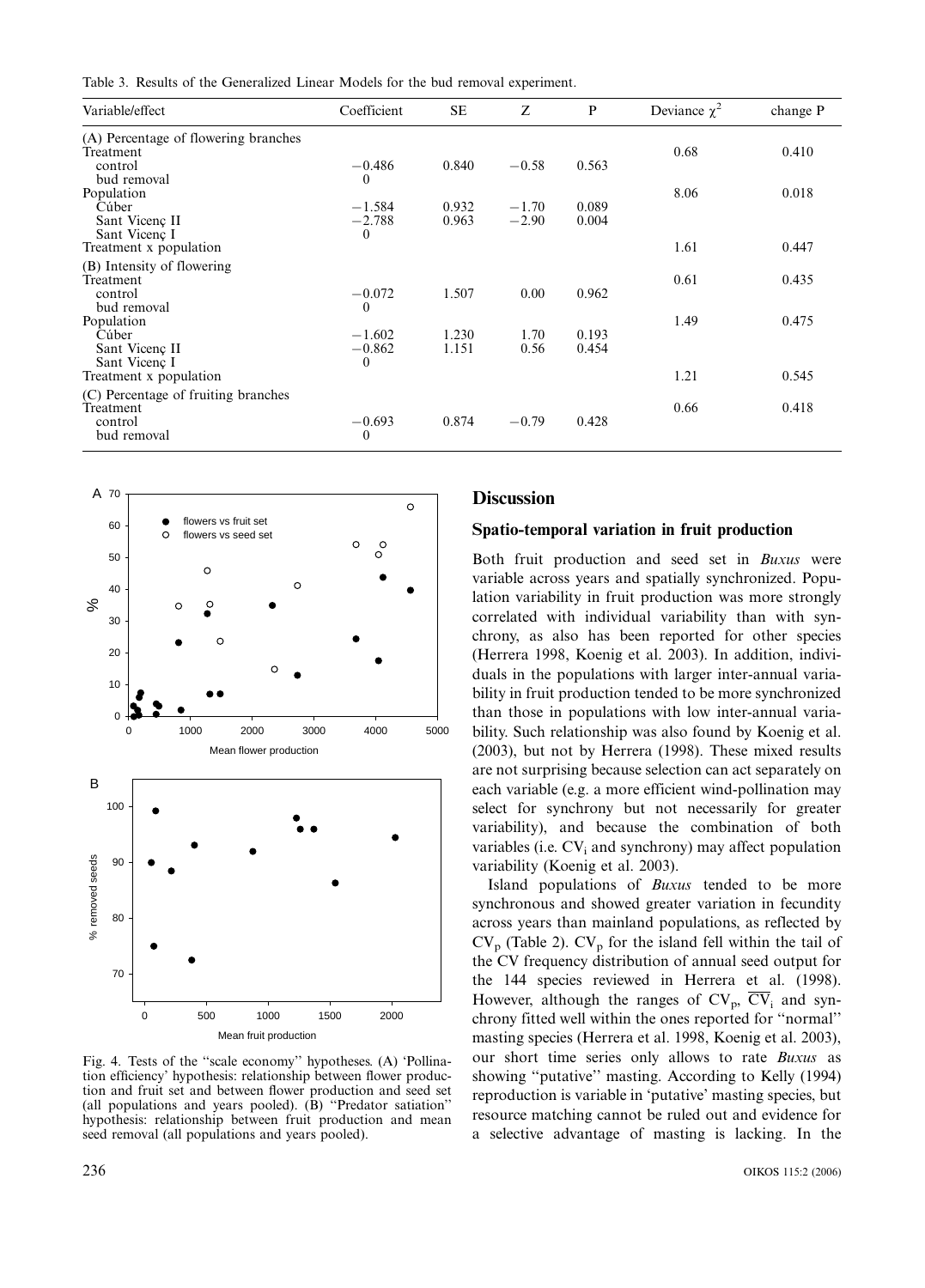Table 4. Seedling density (D; seedlings  $m^{-2}$ ) and seedling survival (S; percentage of surviving seedlings after the first summer) after high-fruiting years (2001 and 2003) and a low-fruiting year (2002), in the four mainland (M) and six island (I) populations.

| Population         | 2002  |      | 2003  |      | 2004  |      |
|--------------------|-------|------|-------|------|-------|------|
|                    | D     | S    | D     | S    | D     | S    |
| Cerro Gordo (M)    | 2.083 | 28.2 | 0.042 | 0.0  | 2.767 | 44.5 |
| Frigiliana (M)     | 0.002 | 0.0  | 0.000 |      | 0.000 |      |
| Rágol I (M)        | 0.073 | 56.0 | 0.059 | 100  | 0.257 | 13.7 |
| Rágol II (M)       | 0.127 | 34.6 | 0.035 | 0.0  | 0.200 | 39.2 |
| Andratx $(I)$      | 0.013 | 50.0 | 0.000 |      | 0.006 | 0.0  |
| Sant Vicenç I (I)  | 7.267 | 26.2 | 0.267 | 25.0 | 1.667 | 2.0  |
| Sant Vicenç II (I) | 0.852 | 25.7 | 0.002 | 0.0  | 0.086 | 2.6  |
| Lluc $(I)$         | 0.889 | 18.8 | 0.048 | 0.0  | 57.83 | 23.0 |
| $C$ úber $(I)$     | 0.258 | 5.4  | 0.000 |      | 0.168 | 0.0  |
| Galatzó (I)        | 0.900 | 13.3 | 0.030 | 0.0  | 0.040 | 100  |

following, we discuss several of the factors that could contribute to partially synchronic interanual variation in fruit production in Buxus. We also discuss to which extent they could be responsible for the differences between regions in the patterns of fruit production.

### Relationship between abiotic conditions and variability in fruit production

The relationship between variability in fruit production and environmental variables was limited. In contrast to the prediction and findings by Kelly et al. (2001), the variability in fruit production or synchrony was not correlated to altitude in Buxus. However, we found a significant relationship between variability in the rainfall (but not mean rainfall) and variability in both individual fruit production and synchrony. Koenig and Knops (2000) reported a decrease in fruit production variability with latitude, related to a decrease in both rainfall and  $CV_{\text{rainfall}}$ . This relationship could explain, at least partly, the differences in fruit production variability and synchrony between the island and the mainland populations, as rainfall was somewhat less variable in the mainland  $(CV_{\text{rainfall}} = 0.326)$  than in the island  $(CV_{\text{rainfall}} = 0.413)$  (t<sub>8</sub> = -2.192, P = 0.060).

# Previous reproduction as a proximate cue for flower and fruit production

A path analysis showed a negative influence of reproduction in year t on reproduction in year  $t+1$ , although only for the island populations. This was consistent with the greater variability in reproduction in the island compared to mainland populations. These differences between mainland and island could be related to the prevalence of male-biased gender expression in mainland populations (Lázaro and Méndez, unpubl.), because maleness usually entails lower reproductive costs and annual flowering (Delph 1999).

However, although correlations between year t and year  $t+1$  are commonly used as support for the "resource matching" hypothesis, we urge caution with this kind of evidence because (1) correlative evidence is not strong support for resource depletion-related costs of reproduction (Reznick 1985) and (2) differences between regions in the path analysis output could merely reflect differences in the strength of the masting pattern.

Our flower bud removal experiment did not show any effect on subsequent reproduction. This might be related to the assumption in the experimental design that different branches would act as independent physiological units (Watson and Casper 1984). Resource sharing between branches could have diluted the differences between treatments. Another caveat is that subsequent vegetative growth, not flowering, is a more appropriate variable to test for resource matching (Kelly and Sork 2002, Monks and Kelly 2006).

### Pollen limitation and predator satiation

# ''Pollination efficiency'' hypothesis

Koenig and Ashley (2003) suggested that pollen limitation could be a crucial driving force behind the highly variable and widely synchronous seed crops characteristic of wind-pollinated masting species. Not only fruit and seed production, but also fruit and seed set were positively correlated with number of flowers, i.e greater flower crops translate into greater probabilities of setting fruits and seeds, probably as a result of lower levels of pollen limitation (Augspurger 1981, Shibata et al. 1998, but see Sork 1993). In our case, longer data series will be necessary to test adequately such relationship. However, once more we have to be cautious with the interpretation of this kind of correlative evidence. Lower fruit and seed production or fruit and seed set could equally result from low resource availability, which probably sets a limit both to flower production and to fruit and seed maturation (Muñoz et al. 2005). Indeed, experimental hand-pollinations in two mainland and three island populations (Lázaro and Traveset, in press) showed that pollen limitation was not related to flower production at a population level. However, individuals of Buxus with larger flower crops tended to be less-pollen limited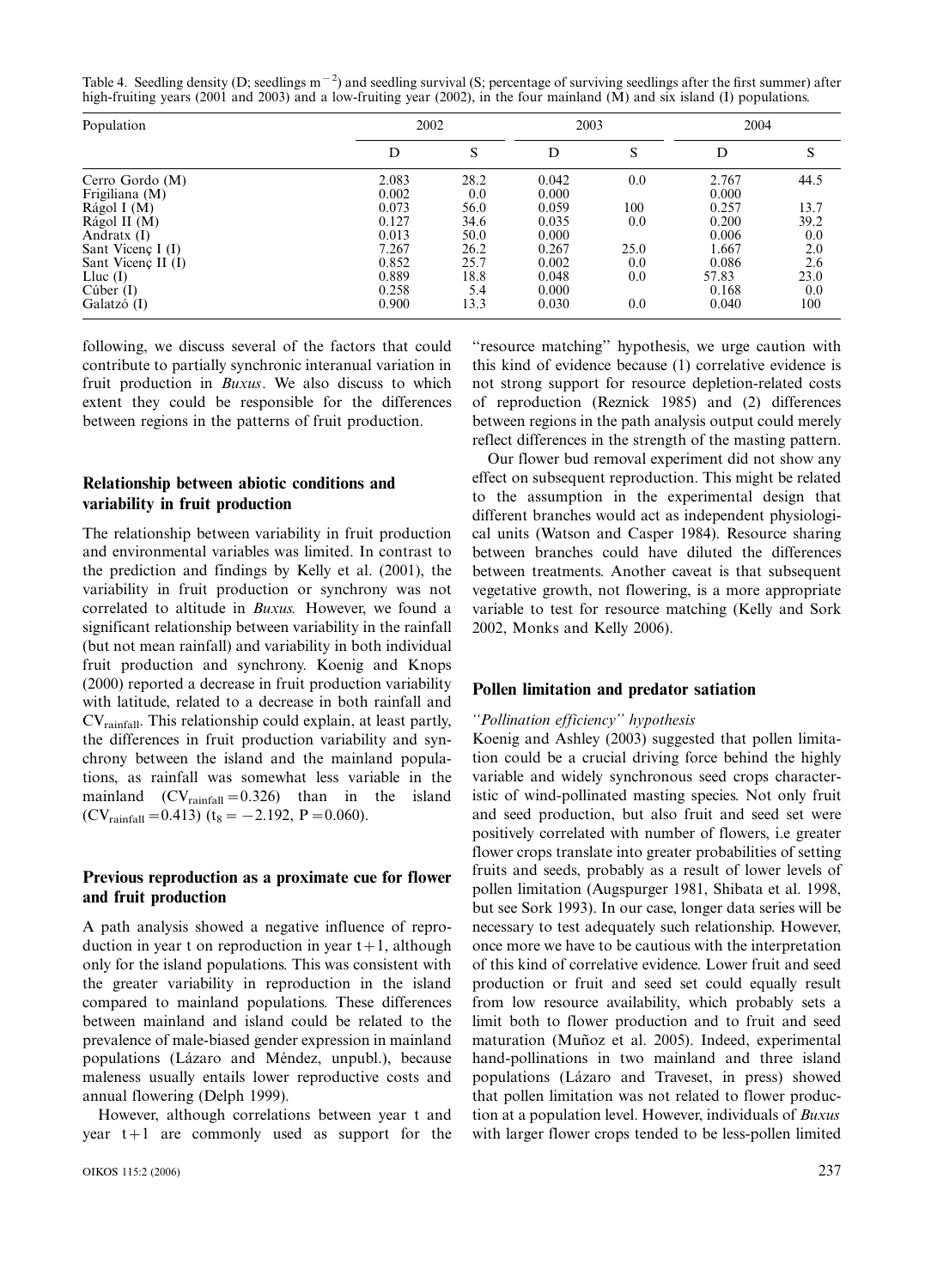than those with small flower crops (Lázaro and Traveset, in press), indicating that pollination efficiency increases with flower production at the individual level. Unfortunately, although an experimental test of the ''pollination efficiency'' hypothesis is more robust than correlative evidence, it can be difficult to implement in many individuals and populations due to the lack of fruit production in low-fruiting years.

Mast flowering is more likely to evolve in windpollinated species because increased pollen availability enhances pollination success, while in animal-pollinated species increased flowering may saturate the pollinators (Nilsson and Wästliung 1987, Norton and Kelly 1988, Smith et al. 1990). In mainland populations of Buxus, insects contribute to pollination, whereas it does not occur in the island (Lázaro and Traveset 2005). We suggest that differences in the interannual variability between mainland and island could be also related to higher reliance on wind pollination in the island (Lázaro and Traveset 2005). Different strength of ambophily between mainland and island populations could have decreased the differences between both regions in pollen limitation.

#### ''Predator satiation'' hypothesis

The percentage of removed seeds in Buxus did not depend upon seed production, and thus there was no evidence of predator satiation, a phenomenon that has been reported for several masting species (Kelly and Sullivan 1997, Shibata et al. 1998, Kobro et al. 2003, Satake et al. 2004). Despite a highly variable flowering effort, we found constant relative seed losses, which has also been previously reported for other species (Kelly et al. 2000).

One possible explanation for the lack of a predator satiation effect is that it might be detected in a betweenyear comparison (testing numerical-response), which we could not carry out with our data (Kelly and Sork 2002). In addition, our experimental design did not allow quantifying seed predation in some populations during low-fruiting years, because of a lack of seeds, and this could be hiding a relationship between seed predation and fruit production. Lastly, Vander Wall et al. (2005) asked for caution when using removal data as an estimate of predation, as we did here. In our case, although secondary dispersal cannot be completely ruled out, it was deemed to be negligible based on previous work on this study system (Lázaro 2005).

### Seedling density and survival

We found a positive relationship between seed production one year and seedling density in the following spring. Large numbers of seedlings the year following masting have been reported for a number of species (Sato

2000, Vila` and Lloret 2000). In Buxus, which lacks persistent soil seed bank (Lázaro 2005), seedling density in spring can be taken as initial recruitment.

However, density-, herbivore- or stress-dependent poor survival of the seedlings after their initial recruitment could decrease or negate any benefit of high fruit production (Sato 2000, Henkel et al. 2005, Wright et al. 2005). No seedling density effect was found on seedling survival in  $Buxus$  (Lázaro 2005), and we have never observed any sign of herbivory on seedlings of this species. However, a heavy (ca 71%) seedling mortality occurs during the first summer of life due to drought and high irradiation (Lázaro 2005). In this study we show that the extent of such mortality is not related to seed production.

Therefore, Buxus can have episodes of recruitment after high-fruiting years, but other factors such as summer weather or safe sites can also regulate recruitment success (Lázaro 2005). Nevertheless, the relationship between cycles of fruit production and seedling establishment in this species remains unclear and a longterm study would be desirable.

### **Conclusions**

Fruit production in B. balearica showed substantial between-year variation, especially in island compared to mainland populations. Correlative evidence indicated that this variation and its geographic pattern was related to differences between regions in rainfall variability, cost of reproduction and in the degree of ambophily. We found no indication of predator satiation. However, experimental tests failed to support many of these results, such as a negative effect of previous reproduction on future flowering in island populations or lower pollen limitation with increasing flower production at the population level. This warns against exclusive reliance on correlations to address questions related to masting. In addition, seedling recruitment increased after some episodes of high fruit production but probably additional factors had a role in recruitment, suggesting that mast events not always translate into increased reproductive success. Although a limited time series only allows considering B. balearica as showing ''putative'' masting, weather and pollination-related processes are good candidates for further exploration of fruiting patterns and processes at a large spatial scale.

 $Acknowledgements$  – We are very grateful to Amparo Castillo, Javier Rodríguez, Nuria Riera and Roberto Lázaro for their help with field work, to Domingo Alcaraz and Francisco Carreño for their help with the maps, and to Adrián Escudero for statistical advice on path analysis and GLIMs. We especially thank Dave Kelly who critically reviewed an earlier version of this manuscript. The Consejería de Medio Ambiente de la Junta de Andalucía allowed our field work in Andalusian populations.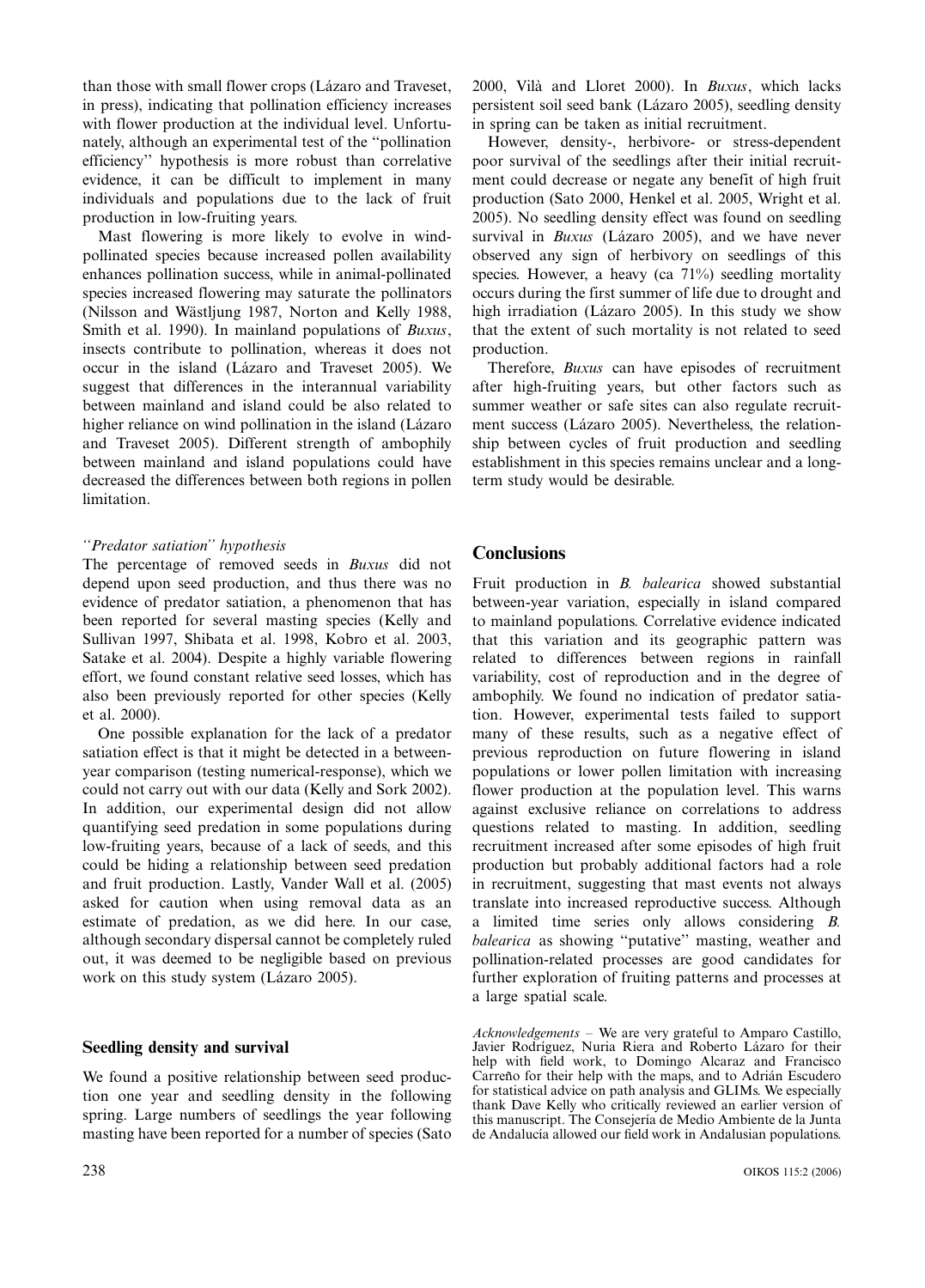This work was supported by a FPU fellowship (Spanish Ministry of Education) granted to AL and by project BOS2001-0610 (Spanish Ministry of Science) financed to AT.

### References

- Abrahamson, W. G. and Layne, J. N. 2003. Long-term patterns of acorn production for five oak species in xeric Florida uplands.  $-$  Ecology 84: 2476–2492.
- Allison, T. D. 1990. Pollen production and plant density affect pollination and seed production in Taxus canadensis. Ecology 71:  $516 - 522$
- Augspurger, C. K. 1981. Reproductive synchrony of a tropical shrub: experimental studies on effects of pollinators and seed predators on Hybanthus prunifolius (Violaceae).  $-$  Ecology 63: 775–788.
- Benedí, C. 1997. Buxus balearica. In: Castroviejo, S., Aedo, C., Benedí, C. et al. (eds), Flora Ibérica. Vol. VIII. Real Jardín Botánico, Madrid, pp. 187-189.
- Buonaccorsi, J. P., Elkinton, J., Koenig, W. et al. 2003. Measuring mast seeding behavior: relationships among population variation, individual variation and synchrony. J. Theor. Biol. 224: 107-114.
- Burd, M. 1994. Bateman's principle and plant reproduction: the role of pollen limitation in fruit and seed set.  $-$  Bot. Rev. 60:  $83 - 139$ .
- Delph, L. F. 1999. Sexual dimorphism in life history. In: Geber, M. A., Dawson, T. E. and Delph, L. F. (eds), Gender and sexual dimorphism in flowering plants. Springer-Verlag, pp. 149-173.
- Henkel, T. W., Mayor, J. R. and Woolley, L. P. 2005. Mast fruiting and seedling survival of the ectomycorrhizal, monodominant Dicymbe corymbosa (Caesalpiniaceae) in Guyana. - New Phytol. 167: 543-556.
- Herrera, C. M. 1998. Population-level estimates of interannual variability in seed production: what do they actually tell us?  $-$  Oikos 82: 612 $-$ 616.
- Herrera, C. M., Jordano, P., Guitián, J. et al. 1998. Annual variability in seed production by woody plants and the masting concept: reassessment of principles and relationship to pollination and seed dispersal.  $-$  Am. Nat. 152: 576–594.
- Houle, G. 1999. Mast seeding in Abies balsamea, Acer saccharum and Betula alleghaniensis in an old growth, cold temperate forest of north-eastern North America. – J. Ecol. 87: 413–422.
- Hulme, P. E. and Benkman, C. W. 2002. Granivory. In: Herrera, C. M. and Pellmyr, O. (eds), Plant-animal interactions: an evolutionary approach. Blackwell, pp.  $132-153$ .
- Ims, R. A. 1990. The ecology and evolution of reproductive synchrony.  $-$  Trends Ecol. Evol. 5: 135–140.
- Janzen, D. H. 1971. Seed predation by animals. Annu. Rev. Ecol. Syst. 2: 465-492.
- Kelly, D. 1994. The evolutionary ecology of mast seeding. Trends Ecol. Evol. 9: 465-470.
- Kelly, D. and Sullivan, J. J. 1997. Quantifying the benefits of mast seeding on predator satiation and wind pollination in Chionochloa pallens (Poaceae). - Oikos 78: 143-150.
- Kelly, D., Harrison, A. L., Lee, W. G. et al. 2000. Predator satiation and extreme mast seeding in 11 species of Chiono $chloa$  (Poaceae). - Oikos 90: 477-488.
- Kelly, D., Hart, D. E. and Allen, R. B. 2001. Evaluating the wind pollination benefits of mast seeding. - Ecology 82:  $117 - 126$ .
- Kelly, D. and Sork, V. L. 2002. Mast seeding in perennial plants: why, how, where? - Annu. Rev. Ecol. Syst. 33: 427-447.
- Kobro, S., Søreide, L., Djønne, E. et al. 2003. Masting of rowan Sorbus aucuparia L. and consequences for the apple fruit moth  $Argy$ resthia conjugella Zeller. – Popul. Ecol. 45: 25-30.
- Koenig, W. D., Mumme, R. L., Carmen, W. J. et al. 1994. Acorn production by oaks in central coastal California: variation within and among years.  $-$  Ecology 75: 99-109.
- Koenig, W. D. and Knops, J. M. H. 2000. Patterns of annual seed production by Northern Hemisphere trees: a global perspective.  $-$  Am. Nat. 155: 59 $-69$ .
- Koenig, W. D. and Ashley, M. V. 2003. Is pollen limited? The answer is blowin' in the wind. – Trends Ecol. Evol. 18:  $157 - 159.$
- Koenig, W. D., Kelly, D., Sork, V. et al. 2003. Dissecting components of population-level variation in seed production and the evolution of masting behaviour. Oikos 102:  $581 - 591.$
- Lázaro, A. 2005. Aspectos ecológicos y filogeográficos del relicto mediterráneo Buxus balearica en poblaciones insulares y continentales. PhD thesis. Univ. de les Illes Balears-Majorca.
- Lázaro, A. and Traveset, A. 2005. Spatio-temporal variation in the pollination mode of Buxus balearica (Buxaceae), an ambophilous and selfed species: mainland-island comparison. – Ecography 28:  $640-652$ .
- Lázaro, A. and Traveset, A. in press. Reproductive success of the endangered shrub Buxus balearica Lam. (Buxaceae): pollen limitation, and inbreeding and outbreeding depression. - Plant Syst. Evol.
- Monks, A. and Kelly, D. 2006. Testing the resource-matching hypothesis in the mast seeding tree Nothofagus truncata (Fagaceae).  $-$  Aust. Ecol. 31:  $366-375$ .
- Muñoz, A. A., Celedon-Neghme, C., Cavieres, L. A. et al. 2005. Bottom-up effects of nutrient availability on flower production, pollinator visitation, and seed output in a high-Andean shrub. - Oecologia 143:  $126-135$ .
- Nilsson, S. G. 1985. Ecological and evolutionary interactions between reproduction of beech Fagus silvatica and seed eating animals.  $-$  Oikos 44: 157 $-$ 164.
- Nilsson, S. G. and Wästljung, U. 1987. Seed predation and cross-pollination in mast-seeding beech (Fagus silvatica) patches.  $-$  Ecology 68: 260 $-265$ .
- Norton, D. A. and Kelly, D. 1988. Mast seeding over 33 years by Dacrydium cupressinum Lamb. (rimu) (Podocarpaceae) in New Zealand: the importance of economies of scale. – Funct. Ecol. 2:  $399 - 408$ .
- Piovesan, G. and Adams, J. M. 2001. Masting behaviour in beech: linking reproduction and climatic variation. – Can. J. Bot. 79: 1039-1047.
- Rees, M., Kelly, D. and Bjørnstad, O. N. 2002. Snow tussocks, chaos, and the evolution of mast seeding.  $-$  Am. Nat. 160:  $44 - 59$
- Reznick, D. 1985. Costs of reproduction: an evaluation of the empirical evidence.  $-$  Oikos 44: 257 $-$ 267.
- Rice, W. R. 1989. Analyzing tables of statistical tests. - Evolution 43: 223-225.
- Satake, A., Bjørnstad, O. N. and Kobro, S. 2004. Masting and trophic cascades: interplay between rowan trees, apple fruit moth, and their parasitoid in southern Norway. – Oikos 104: 540-550.
- Sato, T. 2000. Effects of rodent gnawing on the survival of current-year seedlings of *Quercus crispula*. - Ecol. Res. 15: 335344.
- Shibata, M., Tanaka, H. and Nakashizuka, T. 1998. Causes and consequences of mast seed production of four co-ocurring Carpinus species in Japan.  $-$  Ecology 79: 54-64.
- Shibata, M., Tanaka, H., Iida, S. et al. 2002. Synchronized annual seed production by 16 principal tree species in a temperate deciduous forest, Japan. - Ecology  $83: 1727 - 1742.$
- Silvertown, J. W. 1980. The evolutionary ecology of mast seeding trees.  $-$  Biol. J. Linn. Soc. 14: 235 $-250$ .
- Smith, C. C., Hamrick, J. L. and Kramer, C. L. 1990. The advantage of mast years for wind pollination. Am. Nat. 136: 154-166.